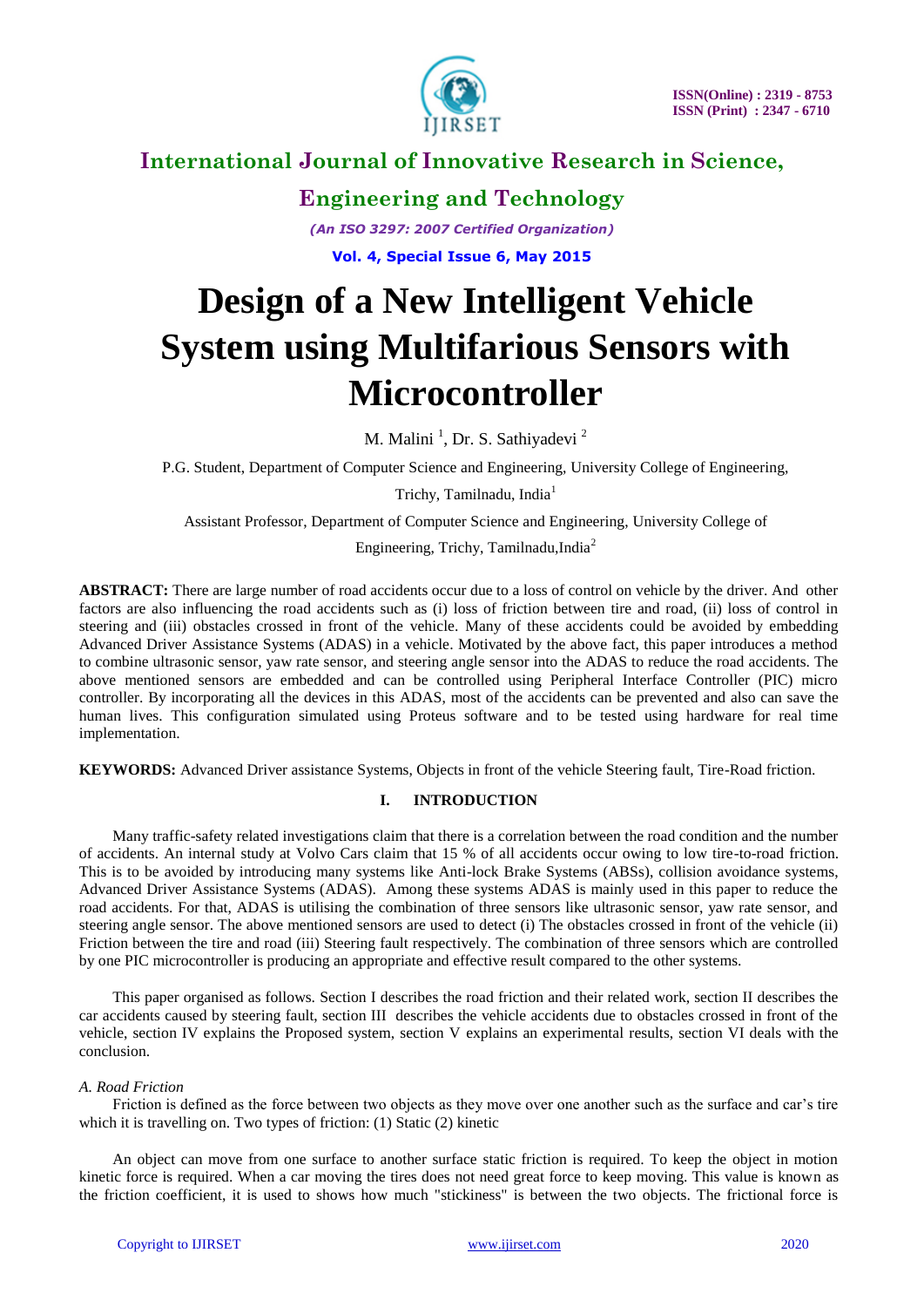

### **Engineering and Technology**

*(An ISO 3297: 2007 Certified Organization)*

### **Vol. 4, Special Issue 6, May 2015**

measured as the friction coefficient multiplied by the normal force. The normal force is defined as the force of the bottom surface (like road) pushing up on the other object (like car) as the first object (car tires) pushes down on it.

When the wind gets up there is more chance of falling trees, branches and rubble on the roads. It is very difficult to avoid. Around 7% of accidents caused by improper maintenance of road. It is also dangerous and can puncture car tyres, and also cause further serious damage to car wheels.

In existing method, a Stochastic Model Predictive Control (SMPC) approach is used to model the driver steering skill [1], which effectively incorporates the random variations in the road friction and roughness. This method is then used to generate a steering command by minimization of a cost function, including the lateral path error and ease of driver control.

Changsun Ahn *et al* [2] described two methods based on the peak aligning torque and non linear least square approach to estimate the road friction coefficient. This paper utilize steering system, simple vehicle lateral dynamics and front tire dynamics.

J. Dakhlallah *et al* [4] described Extended Kalman Filter is used to measure vehicle"s current status as well as road/tire interaction forces. Using longitutional and lateral vehicle velocity sideslip angle can be estimated. From this, friction coefficient and the sideslip angle estimated and compared with the real measurements. The drawback of this system is, it can be used for four wheel vehicles only.

### *B. Vehicle accidents due to obstacles in front of the vehicle*

Car accidents occurs when a vehicle collides with another vehicle, animal, other stationary object or utility pole. And also it results injury, vehicle damage, death and property damage.

Vehicle design, speed of operation, road design, road environment, driver skill and/or impairment, and driver behaviour, these factors contribute to the risk of collision. Worldwide, motor vehicle collisions lead to death and disability as well as financial costs to both society and the individuals involved.

O.M.H.Rehman *et al* [5] described a novel alert messages dissemination protocol based on vehicular ad hoc networks (VANETs) have strong potential in the reduction of high speed road traffic accidents. In an emergency situation alert messages can convey the warning messages to the vehicles. In this paper two protocols were used. First protocol is used to reduce the traffic accidents by providing a simulated evaluation of chain crash scenarios. Second protocol perform initial alert messages broadcasting in case of multiple cars collision.

### *C. Car accidents caused by steering fault*

Actual steering failure is quite rare but would be very dangerous if it occurred while travelling on a busy road. Loss of Power steering failure is one of the main steering failure. If a hydraulic pipe is damaged, power steering could be lost gradually.

Another one steering defect is the mechanical steering linkage. If this occurs, the vehicle should stop otherwise slow down the vehicle and then skid to a halt, it is very safe. If steering failure does occur, try to remain calm and try to regain control of the car quickly to avoid a car accident.

S.D.Cairano *et al* [7] described Model Predictive Control (MPC) strategy used to coordinate the system which consists of active front steering and differential braking and piecewise affine (PWA) approximation used to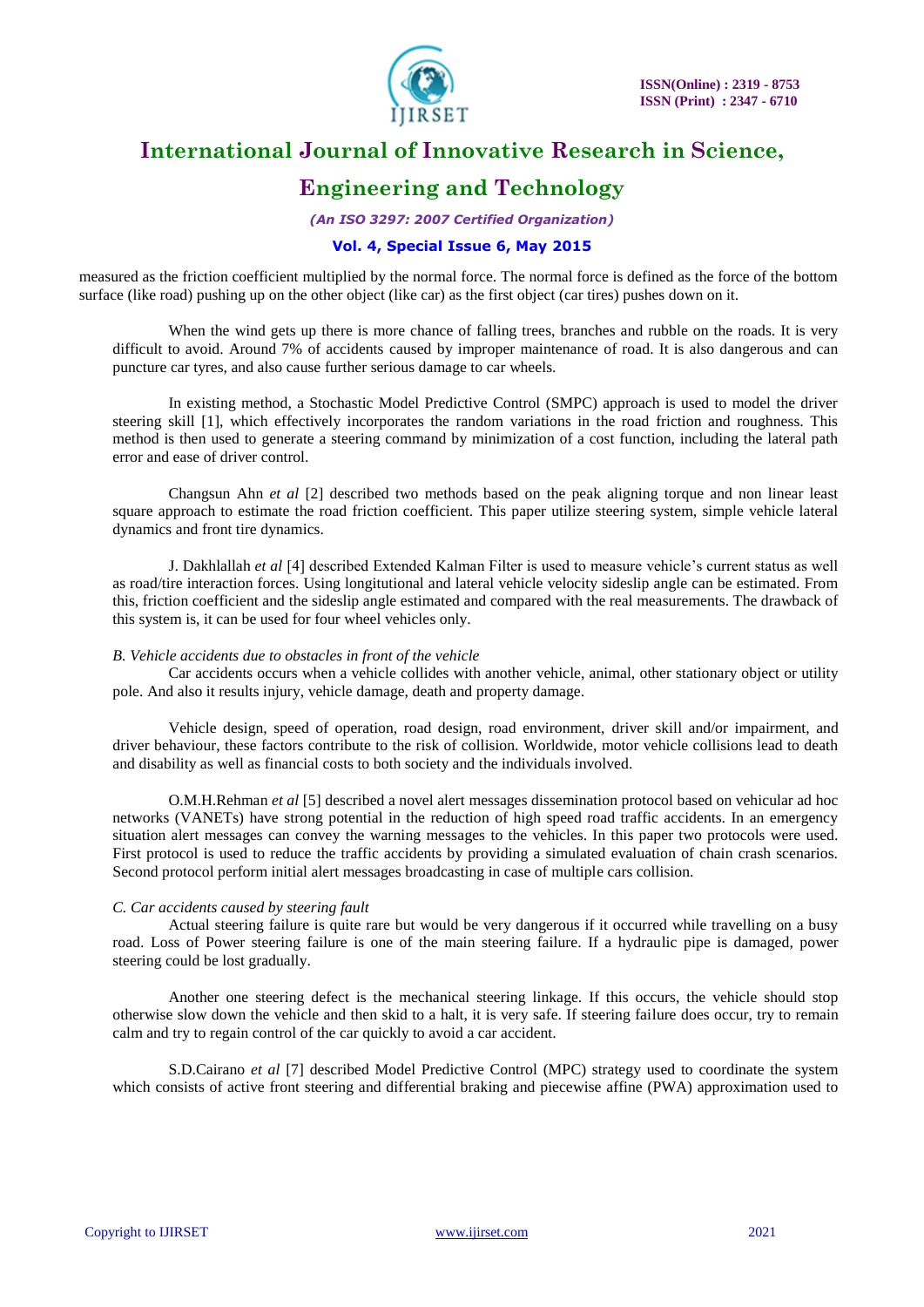

# **Engineering and Technology**

*(An ISO 3297: 2007 Certified Organization)*

### **Vol. 4, Special Issue 6, May 2015**

defined the tire force characteristics. In a hybrid MPC strategy the PWA system is used as prediction model. Finally this paper tests high performance of the controller in different low friction surfaces.

### **II. PROPOSED SYSTEM**

The proposed Advanced Driver Assistance System includes more features like detection of tire-road friction, steering movement and obstacles in front of the vehicle. Separate sensors are used for this purpose. All the sensors are monitored by microcontroller and also it is used to provide an intimation to the driver by alert system.



Fig. 1. Architecture of proposed system

#### *System Architecture*

The block diagram of proposed system is illustrated in fig. 1.

#### *Working*

This proposed system has many parts mainly PIC microcontroller act as a heart of this device. The sensors are connected to the microcontroller. If any sensor is in active state, they will give the intimation to the microcontroller. The microcontroller controls the break or engine. 12v power supply is given to the microcontroller. Every block of proposed system is explained as below.

#### *A. Microcontroller*

A microcontroller is a small computer on a single integrated circuit consisting of a relatively simple CPU combined with support functions such as a crystal oscillator, timers, and watch dog timer, serial and analog I/O etc. There are many types of microcontroller, this paper uses PIC microcontroller for controlling the entire system.

### *B. PIC 16F877 Microcontroller*

Peripheral Interface Controllers (PIC) is one of the advanced microcontrollers which is developed by microchip technologies. These controllers are more advanced than normal microcontroller like INTEL 8051.

PIC 16F877 is one of the most advanced microcontroller from Microchip. Because of its low price, wide range of applications, high quality, and ease of availability, this controller is widely used for experimental and modern applications. Main feature of this microcontroller is, it can be reprogrammable. The entire system controlled by this micro controller. All the sensors connected to the micro controller, based on the information given by the sensor the controller controls the vehicle. Power supply is 12v to the micro controller.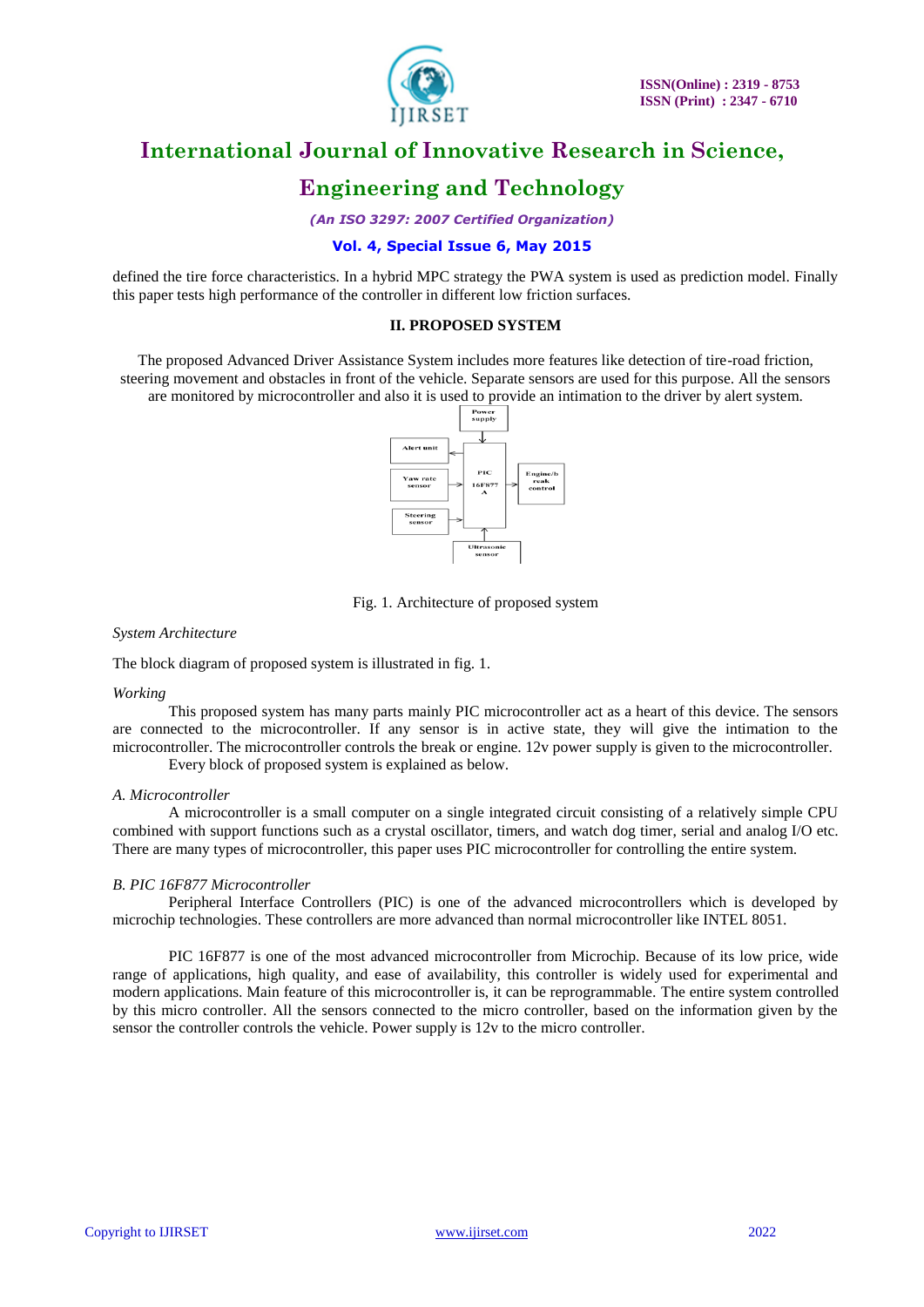

# **Engineering and Technology**

*(An ISO 3297: 2007 Certified Organization)*

### **Vol. 4, Special Issue 6, May 2015**

#### *C. Ultrasonic Sensor*

This ultrasonic distance sensor provides stable and accurate distance measurements from 2cm to 450cm. It has an accuracy of 2mm and focus of less than 15 degrees. This sensor uses ultrasonic sound to measure distance just like bats and dolphins do. Ultrasonic sound has such a high pitch that humans cannot hear it. This particular sensor sends out an ultrasonic sound that has a frequency of about 40 kHz. Ultrasonic sensor has two main parts: a transducer that is used to create an ultrasonic sound and another one is used to listens for its echo. This sensor used to detect the object in front of the vehicle while the vehicle moving I any object is detected, it gives information to the controller unit. The controller unit controls the break or engine. Here, ultrasonic HC –sr04 sensor used for distance measurement up to 6m.

#### *D. Yaw Rate Sensor*

When the vehicle is moving, sometimes there is a loss of friction between the tire and road. In that time, yaw rate sensor is used to detect the vehicle"s angular velocity around its vertical axis. If there is a friction between the tire and road, the sensor will transmit the information to the controller. Controller controls the break or engine. Here, Infinite G-35 yaw rate sensor is used for friction measurement.

#### *E. Steering Sensor*

Steering sensor is mounted on the steering shaft. It is mainly used to measure angle of steering wheel. Loss of control on steering can be estimated using this sensor. If any steering fault occurs, steering sensor intimates the micro controller and the controller control the break or engine.

### **III. EXPERIMENTAL RESULTS**

The intelligent ADAS system is simulated using proteus ISIS-7 software. Proteus is design software developed by Lab center Electronics for electronic circuit simulation, PCB design and schematic capture. Its simplicity and user friendly design made it popular among electronics fanciers. Proteus is commonly used for digital simulations such as microprocessors and microcontrollers. As per the proposed system explained in section III, the devices are connected using Proteus software shown in figure2.



Fig. 2. Initial configuration

In the simulation, if steering angle sensor is in active state, the simulation is used to display the information to the driver like steering fault, engine stop through LCD, which is shown in figure 3.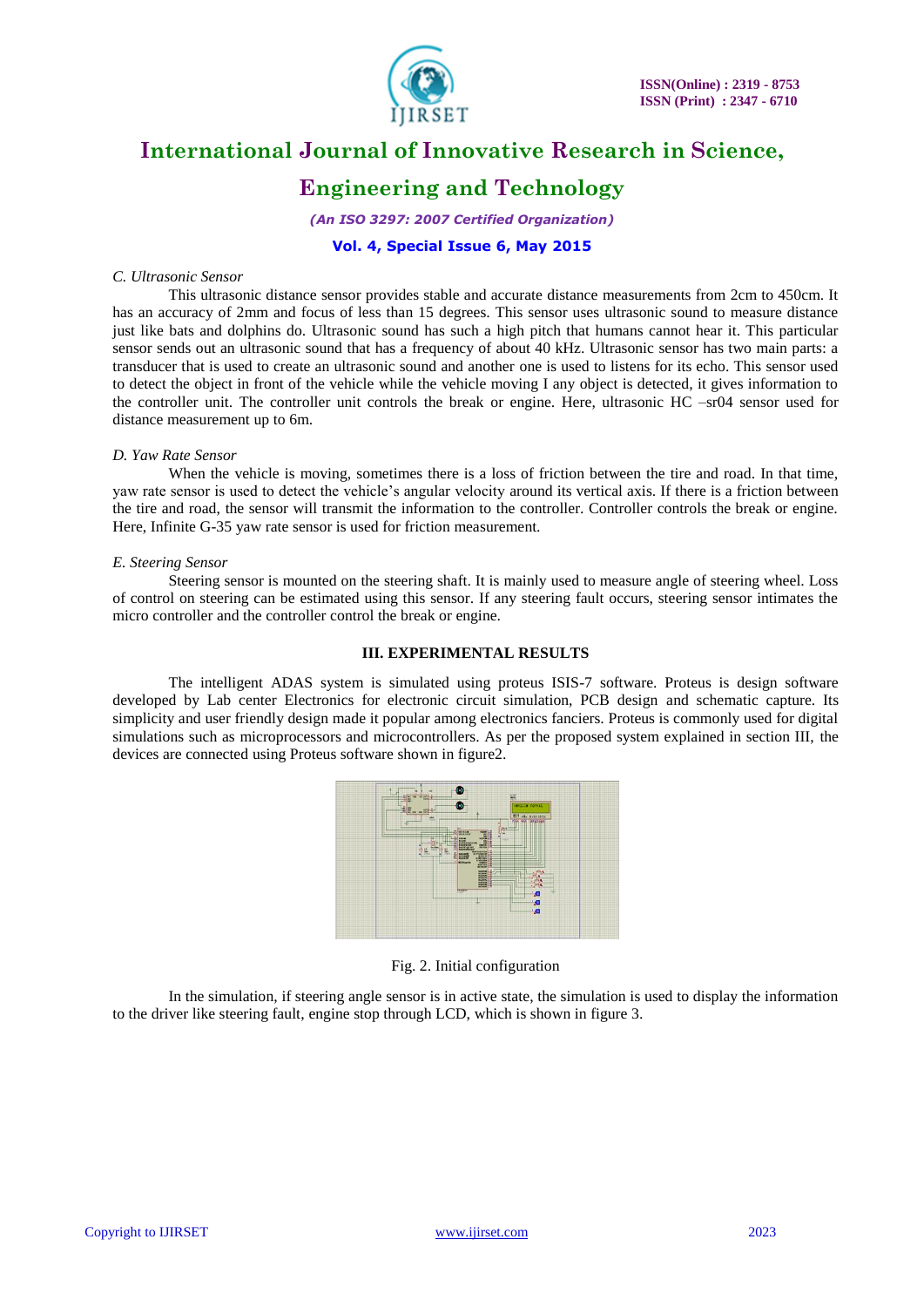

# **Engineering and Technology**

*(An ISO 3297: 2007 Certified Organization)* **Vol. 4, Special Issue 6, May 2015**



Fig. 3. Active state of steering angle sensor

If ultrasonic sensor is in active state means, the simulation is used to intimates the driver by sending an alert message through LCD. The alert message contains 'obstacle detected, engine stop'. This activity shown in figure 4.



Fig. 4. Active state of Ultrasonic sensor

Finally, yaw rate sensor is in active state means, 'road friction, engine stop' message is displayed on the LCD screen. The activation of yaw rate sensor is shown in figure 5.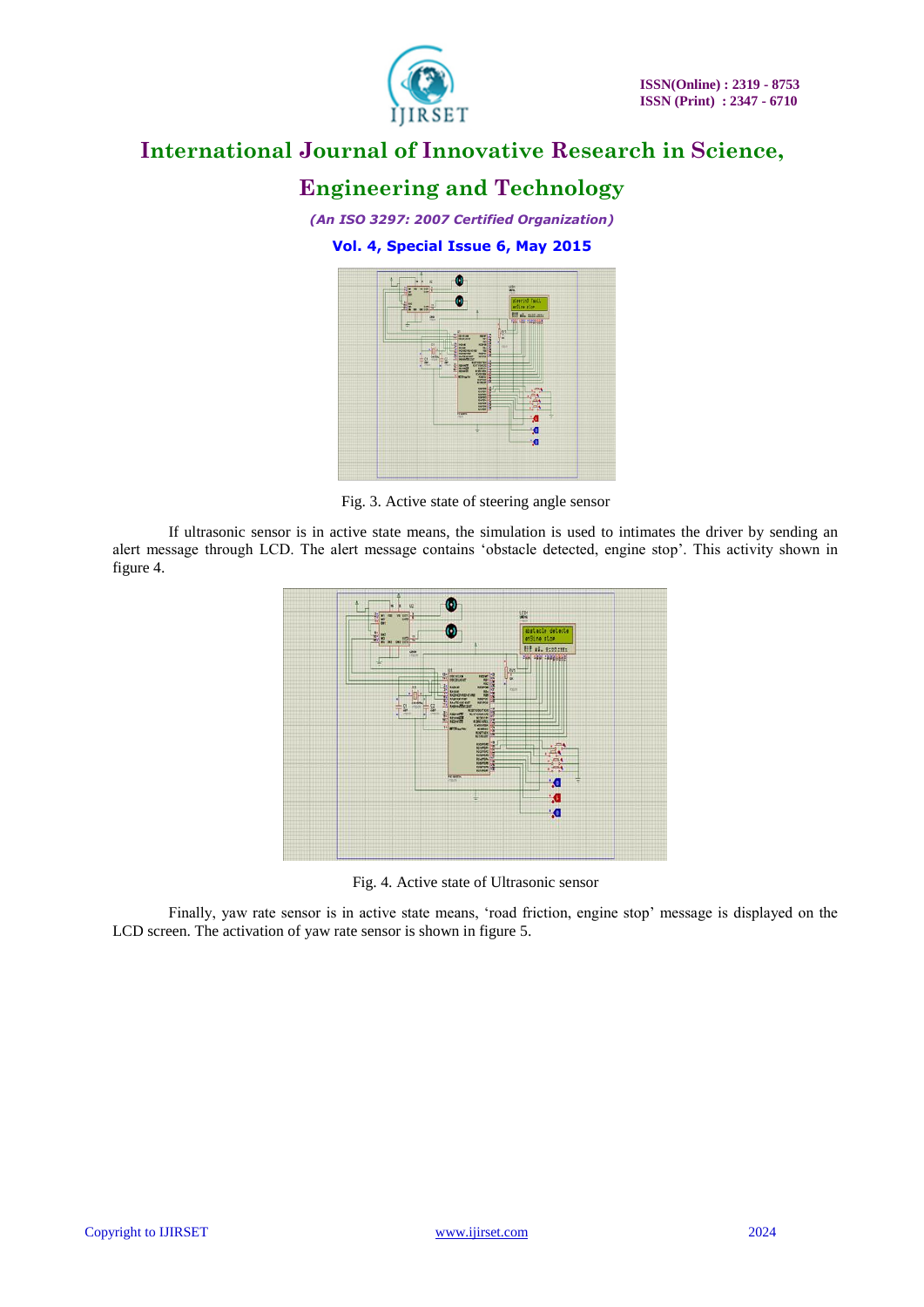

# **Engineering and Technology**

*(An ISO 3297: 2007 Certified Organization)* **Vol. 4, Special Issue 6, May 2015**



Fig. 5. Active state of Yaw rate sensor

After the simulation the respective program is embedded in to the microcontroller IC PIC16F877A using PIC programmer kit. The crystal oscillator of 20MHz frequency is connected to the microcontroller to generate required clock cycles. Microcontroller needs a power supply of 12V which is provided by means of battery. Hardware implementation is shown in figure 6.



Fig. 6.a. Hardware implementation



Fig. 6.b. Hardware implementation